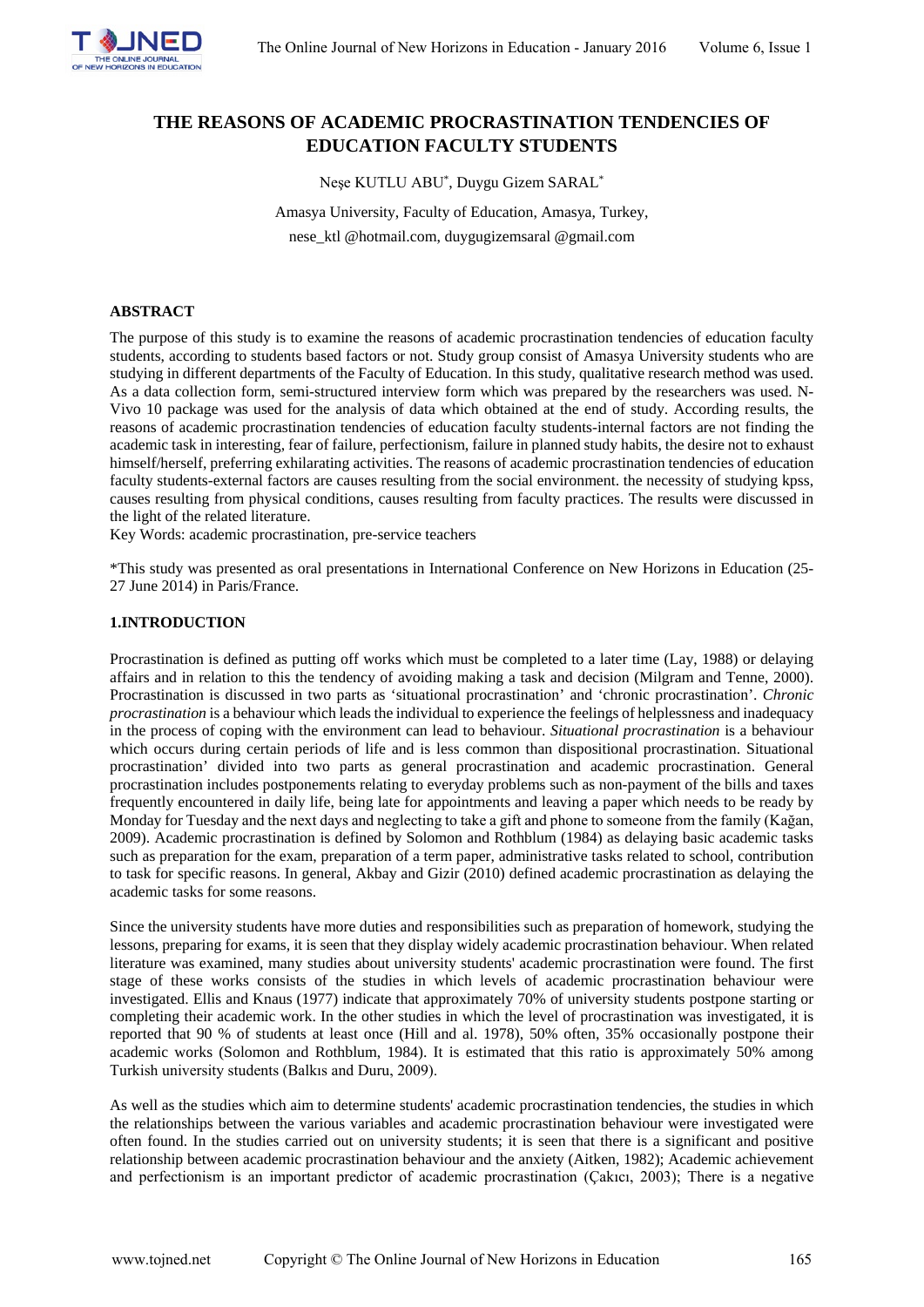

significant relationship between procrastination tendency rational and decision-making and thinking style, and there is a positive significant relationship between dependent, avoidant and instantaneous decision-making styles (Balkıs, 2006); Academic procrastination behaviour has negative attitude towards studying and learning, positive relationship with ineffective time management and concentration difficulties and negative relationship with motivation and academic achievement (Balkıs and al., 2007); The sub-dimensions including motivation, time management and self-test predict significantly academic procrastination behaviour and there is a negative relationship between academic procrastination behaviour and academic achievement (Balkıs and al., 2007); there are significant negative relationships between emotional intelligence abilities and academic procrastination (Deniz and al., 2007); there are strong negative relationship between academic procrastination behaviour and responsibility (Özer ve Altun, 2011).

According to studies carried out in order to determine the causes of the academic procrastination behaviour, it is concluded that 31% of students have the fear of failure, 14% have the fear of disapproval by society and 9% have the idea that the work is not attractive (Ferrari and al., 1998). On the other hand, while in the English form of academic procrastination scale (Solomon and Rothblum, 1984) causes of procrastination are treated in two different dimensions including fear of failure and avoidance of work, in Turkish adaptation study, causes of procrastination are defined in four dimensions including fear of failure, laziness, taking risks and object to control (Uzun Özer, 2005).

Despite the fact that previous studies conducted about academic procrastination behaviour (Aydoğan, 2008; Balkıs, 2006; Balkıs and al 2007; Balkıs and Duru; 2009; Çakıcı, 2003; Deniz, Traş ve Aydoğan, 2009; Kandemir, 2010; Uzun Özer, 2005, 2009) are found in Turkey, the limitation of the number of studies carried out to determine causes of displaying the academic procrastination behaviour increases the importance of this study (Ferrari et al, 1992; Özer, and Altun, 2011). In this regard, investigation in terms of proposing solutions to overcome the problem and examination of the causes of procrastination which are one of the serious obstacles to the academic achievement were seen as necessary.

In this scope, the purpose of the study, examining students' perceptions of the education faculty regarding the causes of the academic procrastination behaviour, is to research into the causes of the academic procrastination tendency in terms of characteristics which result from student or don't result from student. For this purpose, an answer was sought for the following problem situations.

- 1) What are the causes of preservice teachers' academic procrastination tendencies?
- 2) How do the causes of academic procrastination tendencies show the distribution in terms of characteristics which result from student or don't result from student?

# **2.METHOD**

# *2.1. Type of the study*

In this study, to investigate in-depth the views on the causes of the academic procrastination behaviour, a phenomenological research design of the qualitative research designs were used.

#### *2.2 The study group*

The study group consists of six pre-service teachers who are studying in the departments of Psychological Counselling & Guidance (2), Elementary Education (1), Turkish Education (1), and Elementary Mathematics Education (2) of Amasya University Education Faculty. The study group of selection was made from among the students considered as displaying this behaviour .

# *2.3. Data Collection Tool*

As a means of data collection, interviews were conducted with participants lasted about 20 minutes. In the interviews the data were recorded using digital voice recorders with permission of participants. In this study the purpose of having an interview as a data collection tool is to collect the data about how the people who had the similar experiences perceive the causes of the academic procrastination behaviours.

# **3. FINDINGS**

# *3.1. Findings Obtained on Causes of Faculty of Education Student's Academic Procrastination Behaviour*

In this chapter, Faculty of education student's views on causes of academic procrastination behaviour are provided. Participants' views were referred as FES1, FES2, FES3, FES4, FES5, and FES6 with the abbreviation Faculty of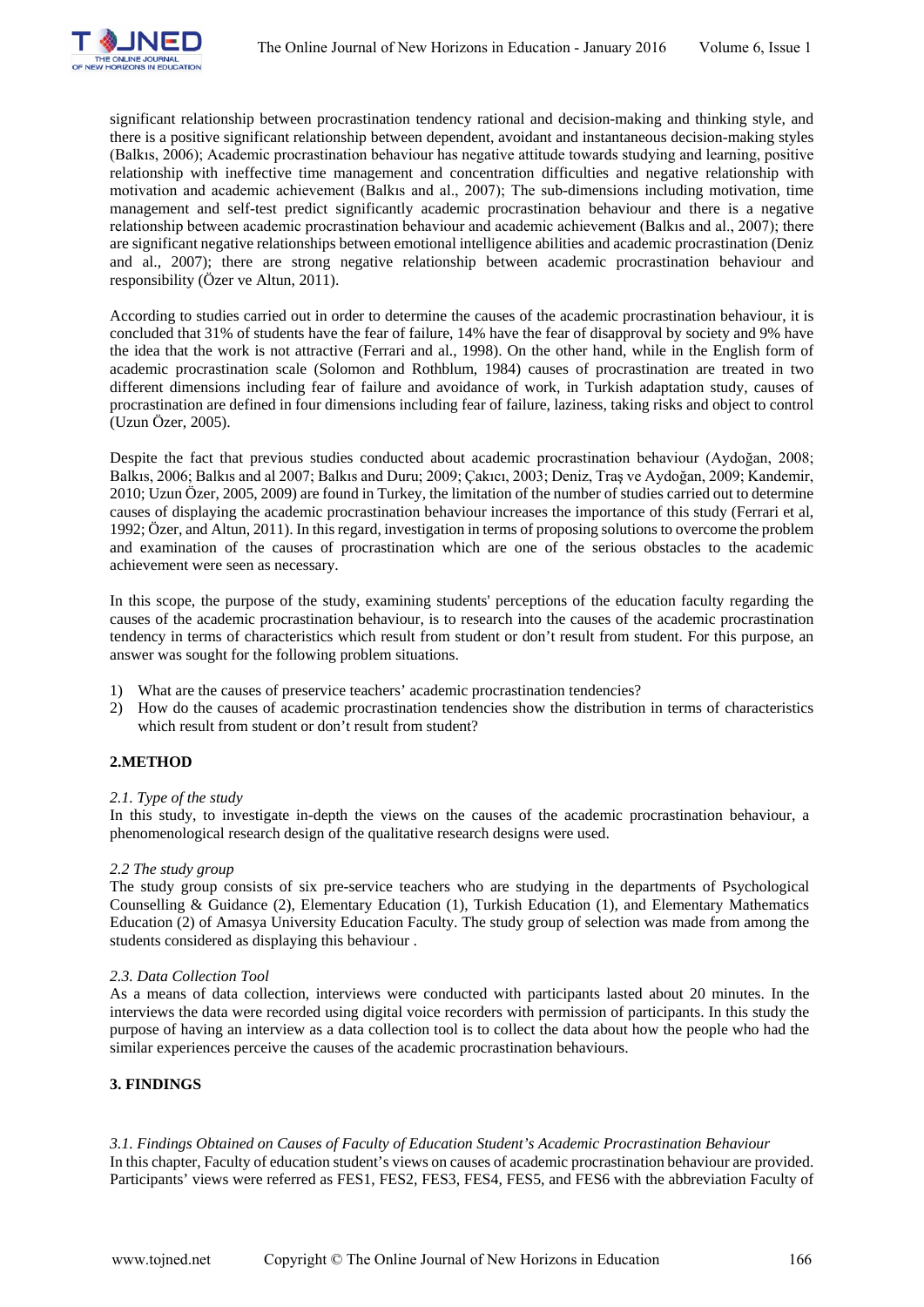

Education Student (FES) using direct quotations. Collected findings on the causes of faculty of education student's academic procrastination behaviour are given in Table 1. In Table 1 the factors that cause academic procrastination behaviour summarized under two main titles: factors resulting from students or not resulting from students. Findings obtained from student interviews were defined in subtitles by researchers. When examined on student interviews, causes academic procrastination resulting from students (internal factors) are inability to manage time failure in planned study habits, perfectionism, preferring exhilarating activities, the desire not to exhaust himself/herself, distractibility, fear of failure thinking that academic tasks are unnecessary, the lack of model instructors who perform their academic tasks, thinking that academic tasks are boring, not finding the academic task interesting, lack of factors that motivate academic tasks, lack of good health, lack of good financial situation.

#### **Table 1**. Views on Causes of Academic Procrastination Behaviour

| A) Causes Resulting From Students (Internal Factors)              |
|-------------------------------------------------------------------|
| 1. Inability to Manage Time                                       |
| 2. Failure in planned study habits                                |
| 3. Perfectionism                                                  |
| 4. Preferring exhilarating activities                             |
| 5. The desire not to exhaust himself/herself                      |
| 6. Distractibility                                                |
| 7. Fear of Failure                                                |
| 8. Thinking that academic tasks are unnecessary                   |
| 9. The lack of model instructors who perform their academic tasks |
| 10. Thinking that academic tasks are boring                       |
| 11. Not finding the academic task interesting                     |
| 12. Lack of factors that motivate academic tasks                  |
| 13. Lack of good health                                           |
| 14. Lack of good financial situation                              |
| B) Causes Not Resulting From Students (External Factors)          |
| 1. Causes resulting from the social environment                   |
| 1.1. Bad habits within Social Circle                              |
| 1.2. Friends who don't motivate to study                          |
| 1.3. Environmental pressure                                       |
| 2. The necessity of studying KPSS                                 |
| 3. Causes resulting from physical conditions                      |
| 3.1. Bad weather conditions                                       |
| 3.2. Deficiencies in the physical conditions of the shelter       |
| 4. Causes resulting from faculty practices                        |
| 4.1. Redundancy in academic tasks                                 |
| 4.2. Lack of contribution of the study to the evaluation          |
| 5. Causes resulting from instructors                              |
| 5.1. Teacher's approach                                           |
| 5.2. Behaviours examined are based on memorization                |
| 5.3. Failure of pursuit of the project papers                     |
| 5.4. Inequity of Evaluation system                                |
| 5.5. Causes resulting from the style of teaching methods          |
| 5.1. Non-fulfilment of tasks in group project works               |
| 5.2. Traditionalism of teaching methods and techniques            |
|                                                                   |

resulting from the social environment. the necessity of studying KPSS, causes resulting from physical conditions, causes resulting from faculty practices. Two the most frequently repeated factors from the sub-titles of factors resulting from students and not resulting from students were provided and the stunning student responses regarding these factors were transferred.

### *3.1.1.Views Resulting From Students on Causes of Academic Procrastination Behaviour (Internal Factors)*

#### Thinking that academic tasks are unnecessary

"There are some lessons tests of which I consider as drudgery to solve. For example, guidance course test. I never solve it because this is a lesson which I can do due to my department. Therefore, I'm constantly delaying studying lessons and subjects that I know... " FES2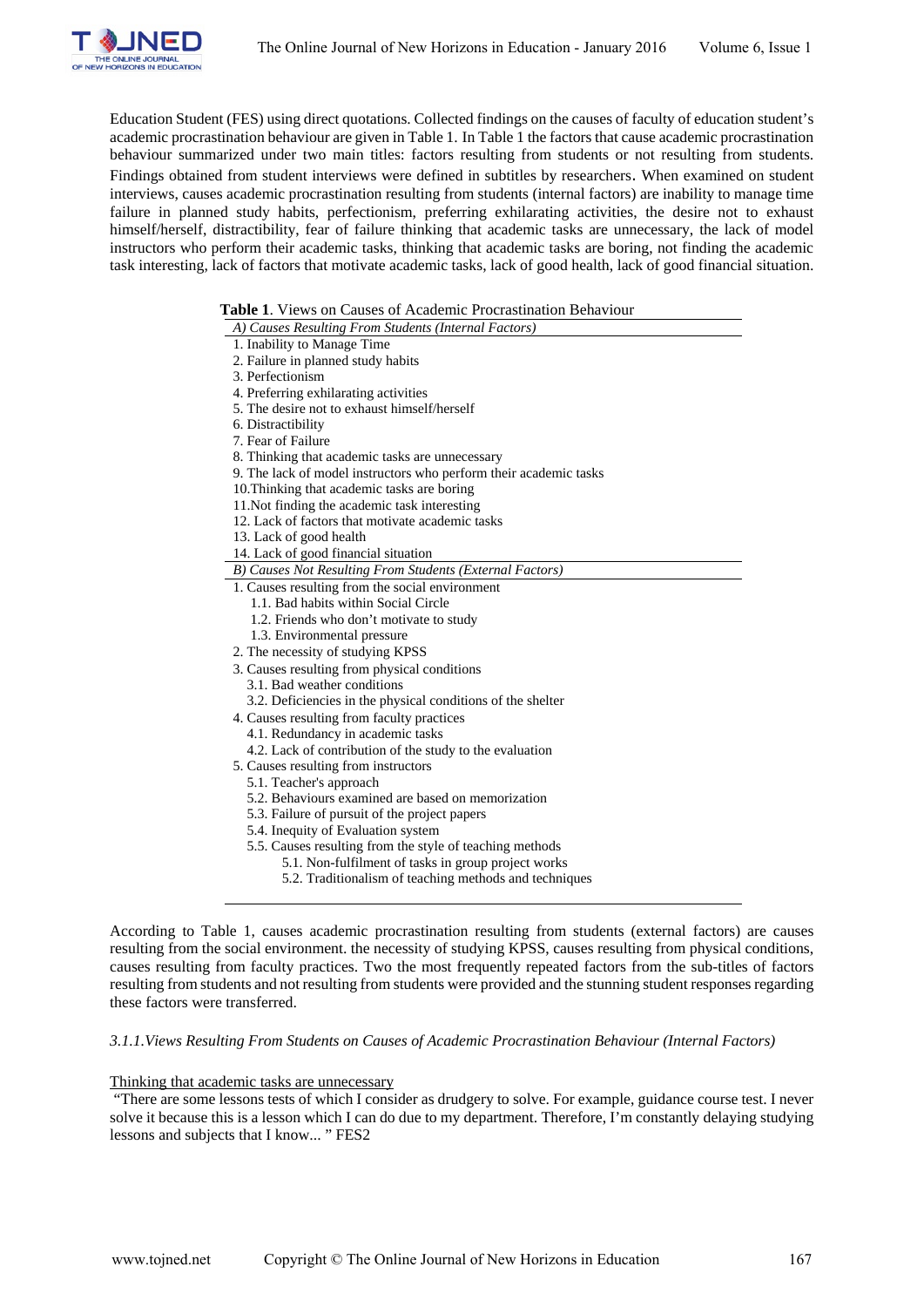

 "I find the assignments or tasks that the teachers give are very unnecessary. Focusing on information that we won't use in the future, academically, get me down and decrease my desire to study... " FES5

 "The main reason to postpone my studies is that I think the projects and homework given to us are quite boring... " FES6

### Preferring exhilarating activities

"I think I postpone the activities such as studying, the preparation for the exam mostly due to factors which result from me. For example, I love fun and strolling around so my wish to have fun outweigh sometimes studying.…" FES6

## *3.1.2. Factors Not Resulting From Students Related To Causes of Academic Procrastination Behaviour (External Factors)*

#### Teacher's approach

"I think teacher's approach to us affect whether we perform our task. Because when the instructors communicate better with us and they tell sincerely us what we have learned is really useful, I realize that I'm more systematically studying my class. But I see the instructors that don't care about us; I do not want to perform my tasks... FES4 "If I think I'm unheeded I'm doing only what is necessary for my lessons not much more… " FES4

#### Non-fulfilment of tasks in group project works

"Since we are in the last class, in general we deliver a group project for our exams and homework. There are the situations such as negligence, putting the work on someone's shoulders in the nature of friendship. There are lot of persons who are all talk and no action. This is the failure cause of the works. In the group if a work goes bad, this situation reflect all the work and the people. Thus the work is getting limp and it corrupts its nature..." FES6 "If we are going to do a group project and if some friends display procrastination behaviour, I get angry and I don't care the project... " FES3

## **4. DISCUSSION AND CONCLUSION**

In the research, it is aimed to examine causes of Faculty of Education Student's academic procrastination behaviour in terms of characteristics resulting from student and not resulting from students. Findings obtained from student interviews were defined in subtitles by researchers. When examined on student interviews, causes academic procrastination resulting from students (internal factors) are inability to manage time failure in planned study habits, perfectionism, preferring exhilarating activities, the desire not to exhaust himself/herself, distractibility, fear of failure thinking that academic tasks are unnecessary, the lack of model instructors who perform their academic tasks, thinking that academic tasks are boring, not finding the academic task interesting, lack of factors that motivate academic tasks, lack of good health, lack of good financial situation.

When related literature examined, the factors thought to cause the academic procrastination can be collected under main titles including teacher's manner of approaching, the idea of redundancy, sense of discomfort related to the task, difficulty concentrating, personal characteristics (responsibility, perfectionism, etc.), anxiety / fear of the future, inability to manage time, and fear of failure (Ferrari,1992; McCown, Petzel, and Rupert, 1987; Solomon ve Rothblum, 1984). What makes this study different from the other is that the factors thought to cause academic procrastination behaviour discussed under two titles as the factors resulting from students or not resulting from students. Therefore, the findings are interpreted under these titles.

When results are examined carefully it seems that factors that cause academic procrastination behaviour and don't result from students are more than factors that result from students. In this study has been found that causes academic procrastination resulting from students (external factors) are causes resulting from the social environment. the necessity of studying KPSS, causes resulting from physical conditions, causes resulting from faculty practices. While the most frequently mentioned factors resulting from students involve thought that academic task are necessary, perfectionism, preferring exhilarating activities, the most frequently mentioned factors not resulting from students involve teacher's manner of approaching, non-fulfilment of tasks in group project works, causes resulting from the style of teaching methods.

On the other hand, in order to reduce students' academic procrastination tendencies, it is suggested that factors that cause procrastination are eliminated and the experimental intervention programs that serve this purpose are developed and implemented. Additionally, that the students should be informed about the studying and time management and be supported in this regard can change their habits and these positive habits can be made more